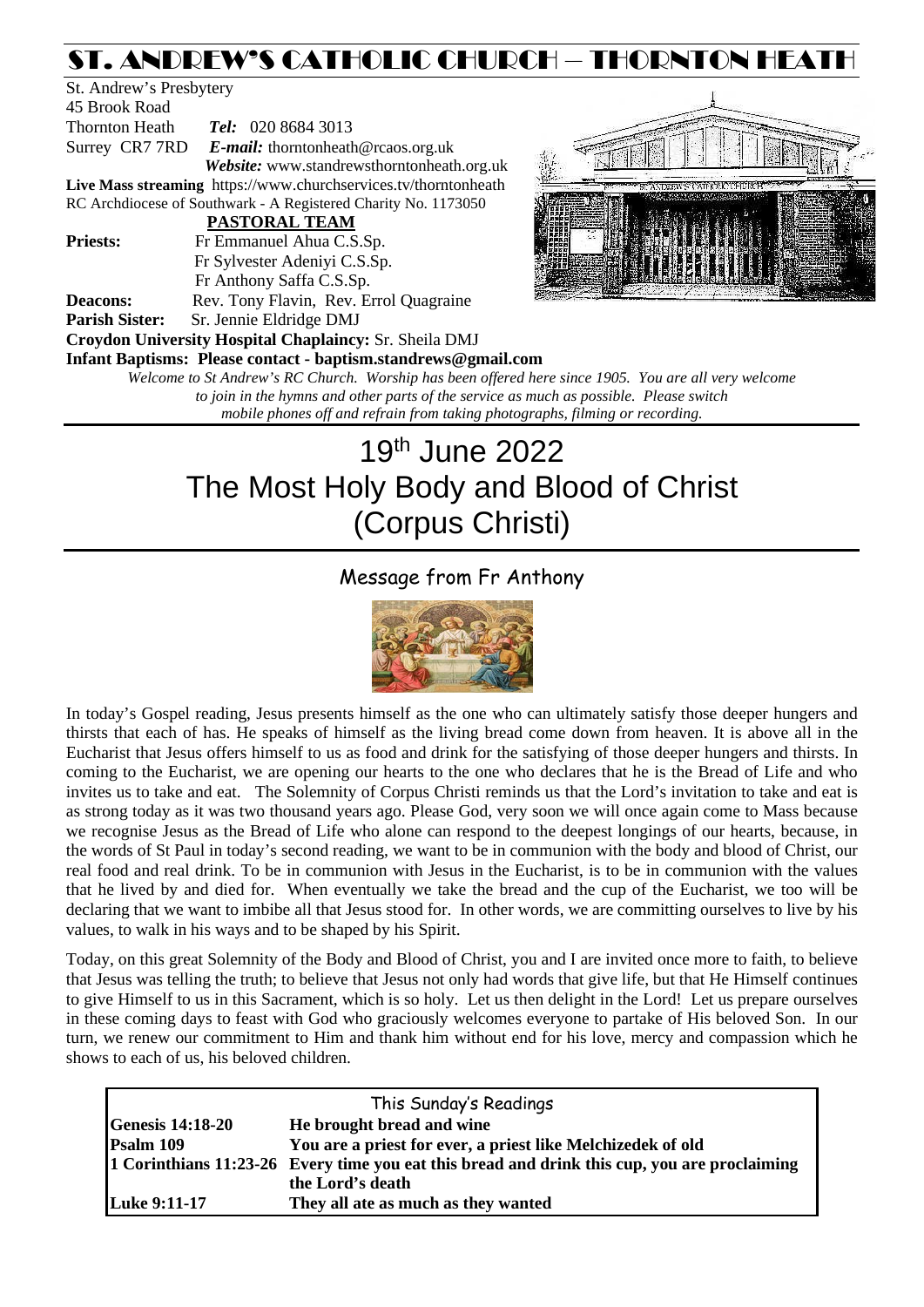| UILLY JUITTIE WEEN              |                    |                                        |                                       |  |  |
|---------------------------------|--------------------|----------------------------------------|---------------------------------------|--|--|
| Sunday 19 <sup>th</sup> June    |                    | 6.00pm (Saturday) First Mass of Sunday | For the people of the parish          |  |  |
| The Most Holy Body and          | 9.30am             | Mass                                   | Mr & Mrs Charles Nkamuo & Family      |  |  |
| <b>Blood of Christ (Corpus</b>  |                    |                                        | - Thanksgiving                        |  |  |
| Christi)                        | 11.30am            | <b>Mass</b>                            | Michelle Hayfron - Private Intention  |  |  |
| (Father's Day)                  | 4.00pm             | <b>Confirmation session</b>            |                                       |  |  |
|                                 | 6.00 <sub>pm</sub> | <b>Mass</b>                            | Quagraine Family                      |  |  |
|                                 | $7.00 - 9.00$ pm   | <b>Charismatic Prayer Group</b>        |                                       |  |  |
| Monday 20 <sup>th</sup> June    | 7.30am             | <b>Mass</b>                            | <b>Bernie Gannon RIP</b>              |  |  |
|                                 | 10.00am            | <b>Mass</b>                            | Diego Paes RIP                        |  |  |
|                                 | $7.00 - 9.00$ pm   | <b>Parish Surgery</b>                  |                                       |  |  |
| Tuesday 21st June               | 7.30am             | <b>Mass</b>                            | Dr Sainsbury RIP                      |  |  |
|                                 | 10.00am            | Mass                                   | Paul Etuka RIP                        |  |  |
| Wednesday 22 <sup>nd</sup> June | 7.30am             | Mass                                   | "Frank" - Illhealth                   |  |  |
|                                 | 10.00am            | Mass                                   | Fr Adolfo Pacheco RIP                 |  |  |
|                                 | 7.30pm             | <b>Legion of Mary (Church</b>          |                                       |  |  |
|                                 |                    | Annex)                                 |                                       |  |  |
| Thursday 23rd June              | 7.30am             | Mass                                   | Joaquim D'Souza RIP 1st Anniv         |  |  |
| The Nativity of St John         | 10.00am            | Mass                                   | Judex Leong-Chung RIP Anniv           |  |  |
| the Baptist                     |                    |                                        |                                       |  |  |
| Friday 24 <sup>th</sup> June    | 7.30am             | Mass                                   | Nana Sanka (Mike Hayfron) - Special   |  |  |
| The Most Sacred Heart of        |                    |                                        | Intentions                            |  |  |
| <b>Jesus</b>                    | 10.00am            | Mass                                   | Noreen Britto RIP Anniv               |  |  |
|                                 | $10.30 - 12$ noon  | <b>Adoration</b>                       |                                       |  |  |
|                                 | 6.30pm             | <b>Brownies/Guides (hall)</b>          |                                       |  |  |
|                                 | 7.00pm             | <b>Divine Mercy Prayers</b>            |                                       |  |  |
| Saturday 25 <sup>th</sup> June  | 9.30am             | Mass                                   | Jude-Martin Etuka - Special Intention |  |  |
| The Immaculate Heart of         | $10.00 - 10.30$ am | <b>Confessions</b>                     |                                       |  |  |
| the Blessed Virgin Mary         | $5.00 - 5.30$ pm   | <b>Confessions</b>                     |                                       |  |  |
|                                 | 6.00 <sub>pm</sub> | <b>First Mass of Sunday</b>            | Our Lady of Africa - Thanksgiving     |  |  |
| Sunday 26 <sup>th</sup> June    | 9.30am             | <b>Mass</b>                            | Kathleen Carrapiett RIP Anniv         |  |  |
| $13^{th}$ Sunday of the Year    | 11.30am            | <b>Mass</b>                            | Mary Badu & Family - Special          |  |  |
|                                 | 4.00pm             | <b>Confirmation session</b>            | Intentions                            |  |  |
|                                 | 6.00 <sub>pm</sub> | Mass                                   | For the people of the parish          |  |  |
|                                 | $7.00 - 9.00$ pm   | <b>Charismatic Prayer Group</b>        |                                       |  |  |

Diary for the Week

Church cleaners: this week: Judie's Crew, next week: Fifi's Group

# St. Andrew's Parish Notices

# **FACEMASKS**

Please can we ask you to continue to use a face covering if you are able to and to use the hand sanitiser when entering Church.

# **SECOND COLLECTION THIS WEEKEND**

The second collection this weekend, Sunday 19<sup>th</sup> June, will be for Day for Life. This is the Day in the Church's Life dedicated to celebrating the Sacredness of Life. The proceeds from the Day for Life collection provide core funding for the Anscombe Bioethics Centre and to assist other life related activities supported by the Church, usually by means of grants made to support Catholic charities working in the particular field determined by the theme of the year.

# **CHILDREN'S LITURGY**

The Children's Liturgy has resumed on Sundays during 9.30am Mass, term-time only. Children who have not received their First Holy Communion and their parents are welcome to come into the hall for the Children's Liturgy session. Parents must stay for safeguarding reasons, whilst the volunteers await their DBS. We look forward to welcoming you where we spend time getting to know each other and learning about Jesus. We would welcome any volunteers who are able to help run the sessions with another helper, set up the hall and tidy up afterwards. If you can help please let one of the leaders know, thank you.

# **ADORATION**

Please come in and spend some time in the presence of Our Lord in the Blessed Sacrament for Adoration every Friday from 10.30am – 12noon.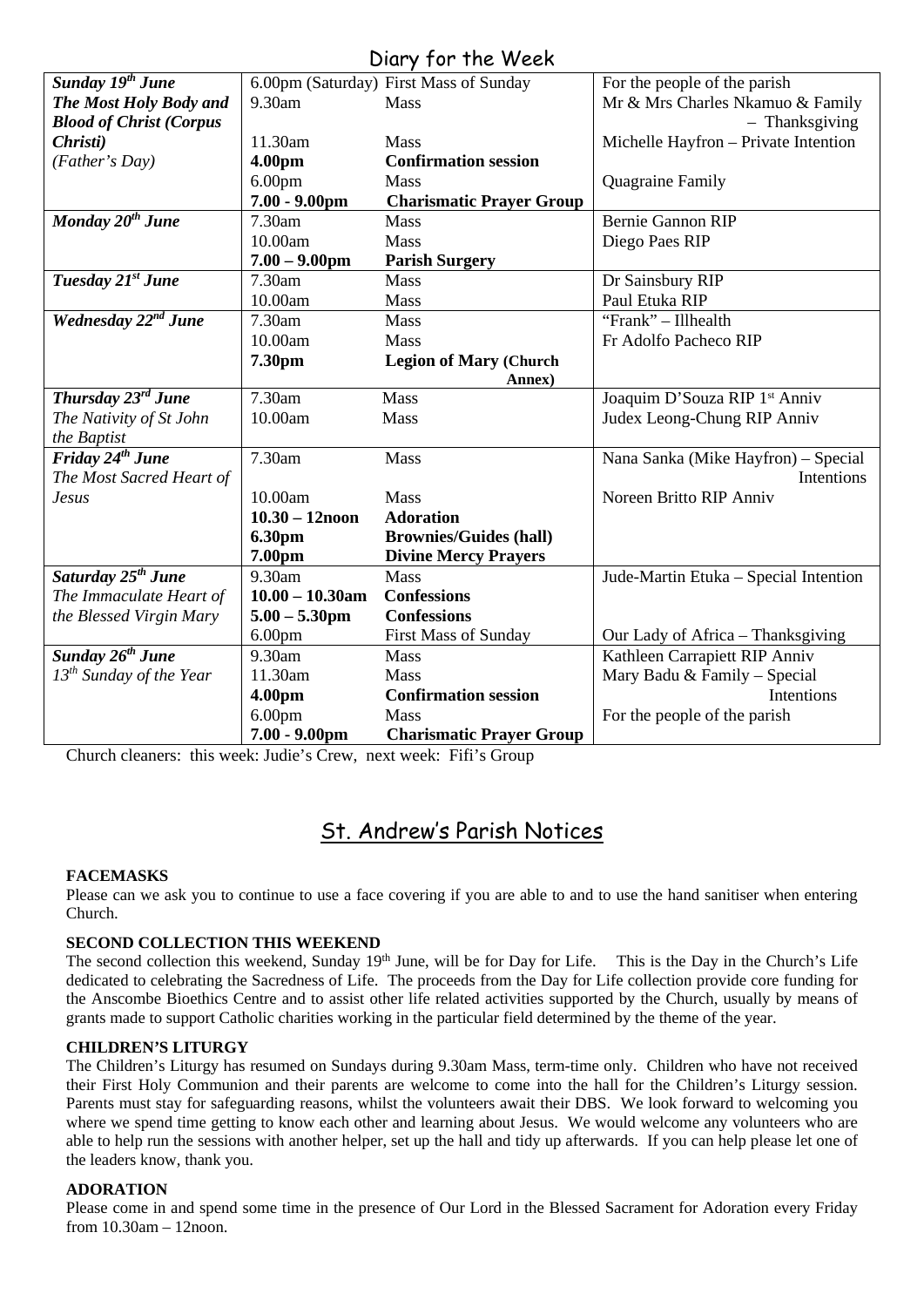# **DIVINE MERCY**

Please join us in the Church every Friday evening from 7pm for prayers. All are very welcome to attend.

# **400 CLUB**

The winners for May 2022 are: No. 10 -1st prize £20 No. 30 - 2nd prize £10 No. 3 - 3rd prize £10

### **SAFEGUARDING**

The next Safeguarding drop in session will be on Saturday 2nd July between 10.30 and 12.30pm in the Presbytery. Volunteers who are applying for an online DBS and need their ID Verified are expected to attend on this date so that the PRS's can proceed with the ID verification Otherwise, your application will not be processed. If you have any difficulty attending on this date please email [thorntonheathsg1@safeguardrcaos.org.uk](mailto:thorntonheathsg1@safeguardrcaos.org.uk) to arrange a mutually convenient appointment. Every volunteer who helps with children and vulnerable adults in the parish *DOES NEED a valid DBS issued via the RC Diocese of Southwark*. Please email if you require to make a new DBS application.

A reminder to everyone that safeguarding children and vulnerable adults is everyone's responsibility in the parish and if you have any concerns about these matters please email as above and if there is an urgent concern please call 999.

# **SECOND COLLECTION NEXT WEEK – 29TH JUNE SAINTS PETER AND PAUL**

The collection on Wednesday 29<sup>th</sup> June is for Peter's Pence. Peter's Pence: by reason of the bond of unity and charity, the bishops of the Church, with their people join together to produce those means which the Holy Father and the Apostolic See need to exercise works of mercy and charity and its service of the Universal Church. The faithful's offerings to the Holy Father are destined to church needs, humanitarian initiatives and social promotion projects, as well as to the support of the Holy See. The Pope, being pastor of the whole Church, is attentive to the material needs of poor dioceses, religious institutes and faithful in grave difficulties: the poor, children, the elderly, those marginalised and the victims of war and natural disasters. Concrete aid is thus made available to bishops or dioceses in need, to Catholic education, assistance, to refugees, and immigrants etc.

#### **THE ROSARY GROUP**

The Rosary is prayed each weekday after the 10am Mass and Saturday 9.30am. All are very welcome to join.

#### **PARISH SURGERY**

Please come along if you need to see a member of the Clergy to our parish surgery on Monday evenings from 7.00 – 9.00pm, term-time only.

# **REINSTATEMENT OF SUNDAY OBLIGATION**

In the Holy Sacrifice of the Mass, the Lord's Supper, the Lord Jesus entrusted to us the precious gift of Himself. With humility, we glory in being a Eucharistic people for whom attendance at Mass is essential. With effect from the Solemnity of Pentecost, 5<sup>th</sup> June, the obligation to attend Sunday Mass is hereby restored. We now invite all Catholics who have not yet done so to return to attending Mass in person.

Please take home with you a letter from Archbishop John Wilson encouraging you all to return to church. In the letter – a personal invitation - from the Archbishop so you can share this invitation with your families and friends, the Archbishop is inviting you to return to church, to rekindle your relationship with those who gather, Sunday by Sunday, so that, together, we can worship through the celebration of Eucharist. We would love to see you back again, so please come and join us.

# **ACTIVE RETIREMENT CLUB**

St Andrews Active retirement club are looking for volunteers to take over the management of the Club. We meet on Wednesday afternoons  $(2.00 - 4.00 \text{pm})$  but the day can be changed to suit you. We hold bingos, quizzes and exercises! There's plenty of tea and coffee too! Please contact Maria 07894 951908 or Elizabeth 07414 535150 for more info.

# **REPOSITORY**

The Repository will be open after the 9.30am and 11.30am Masses on Sunday.

#### **CONSECRATION OF RUSSIA AND UKRAINE TO THE IMMACULATE HEART OF MARY**

We continue to pray for everyone involved in the Ukraine conflict, please keep them all in your prayers.

#### **CHARISMATIC PRAYER GROUP**

Please join our group for prayer meetings every Sunday evening in the Church from 7.00 – 9.00pm. All are very welcome to come along and join us in praises, prayers, Bible studies and youth group ministry. For further details please call Stella on 07983 775879.